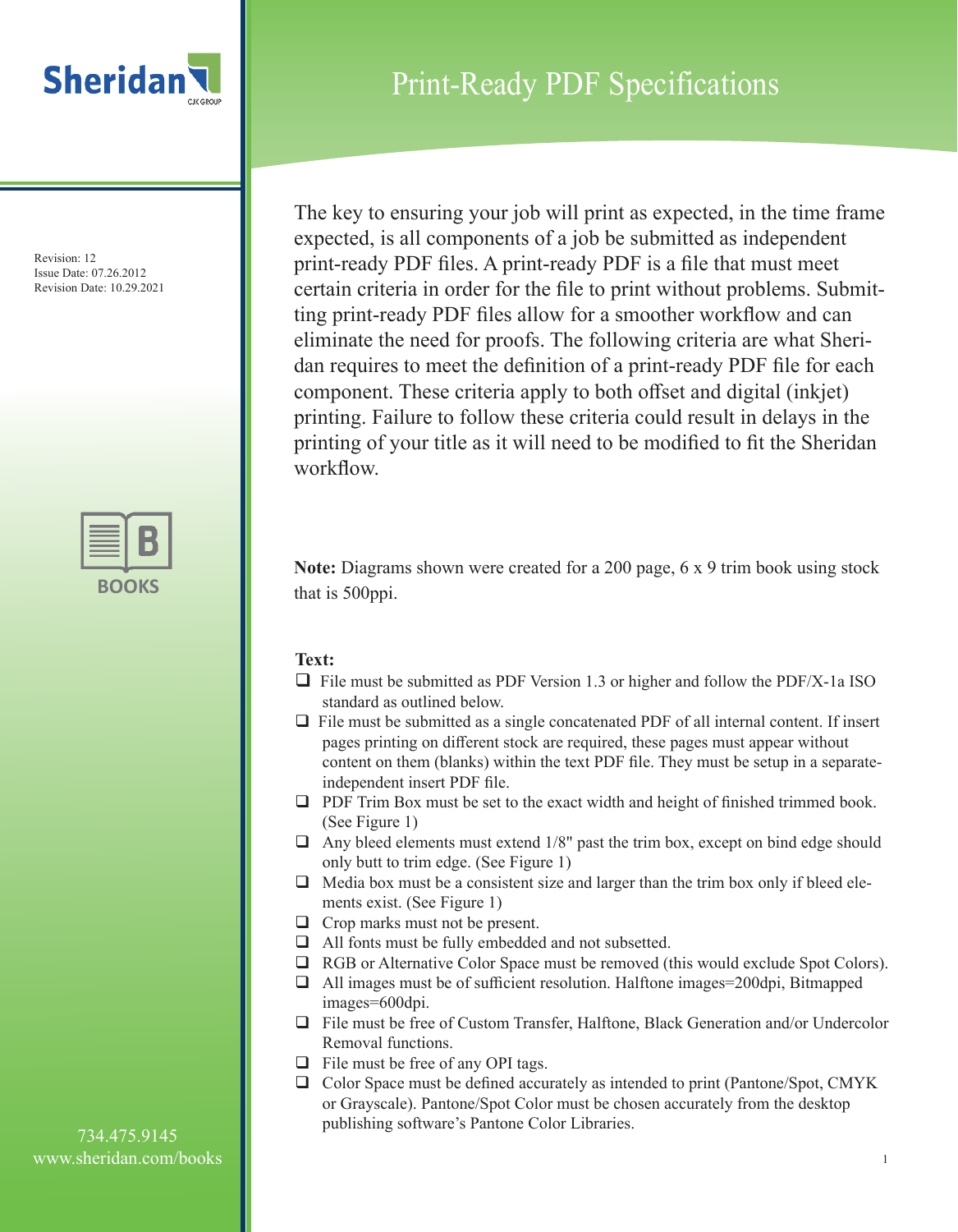



## Print-Ready PDF Specifications

 $\Box$  Any Rich Blacks and/or graphics must be less than or equal to 360% TAC (Total Area Coverage).



#### **Insert:**

- $\Box$  File must be submitted as PDF Version 1.3 or higher and follow the PDF/X-1a ISO standard as outlined below.
- $\Box$  File must be submitted as a single concatenated PDF of all internal content for insert section only.
- $\Box$  PDF Trim Box must be set to the exact width and height of finished trimmed book. (See Figure 2)
- $\Box$  Any bleed elements must extend 1/8" past the trim box, except on bind edge should only butt to trim edge. (See Figure 2)
- $\Box$  Media box must be a consistent size and larger than the trim box only if bleed elements exist. (See Figure 2)
- $\Box$  Crop marks must not be present.
- $\Box$  All fonts must be fully embedded and not subsetted.
- $\Box$  RGB or Alternative Color Space must be removed (this would exclude Spot Colors).
- $\Box$  All images must be of sufficient resolution. Halftone images=200dpi, Bitmapped images=600dpi.
- $\Box$  File must be free of Custom Transfer, Halftone, Black Generation and/or Undercolor Removal functions.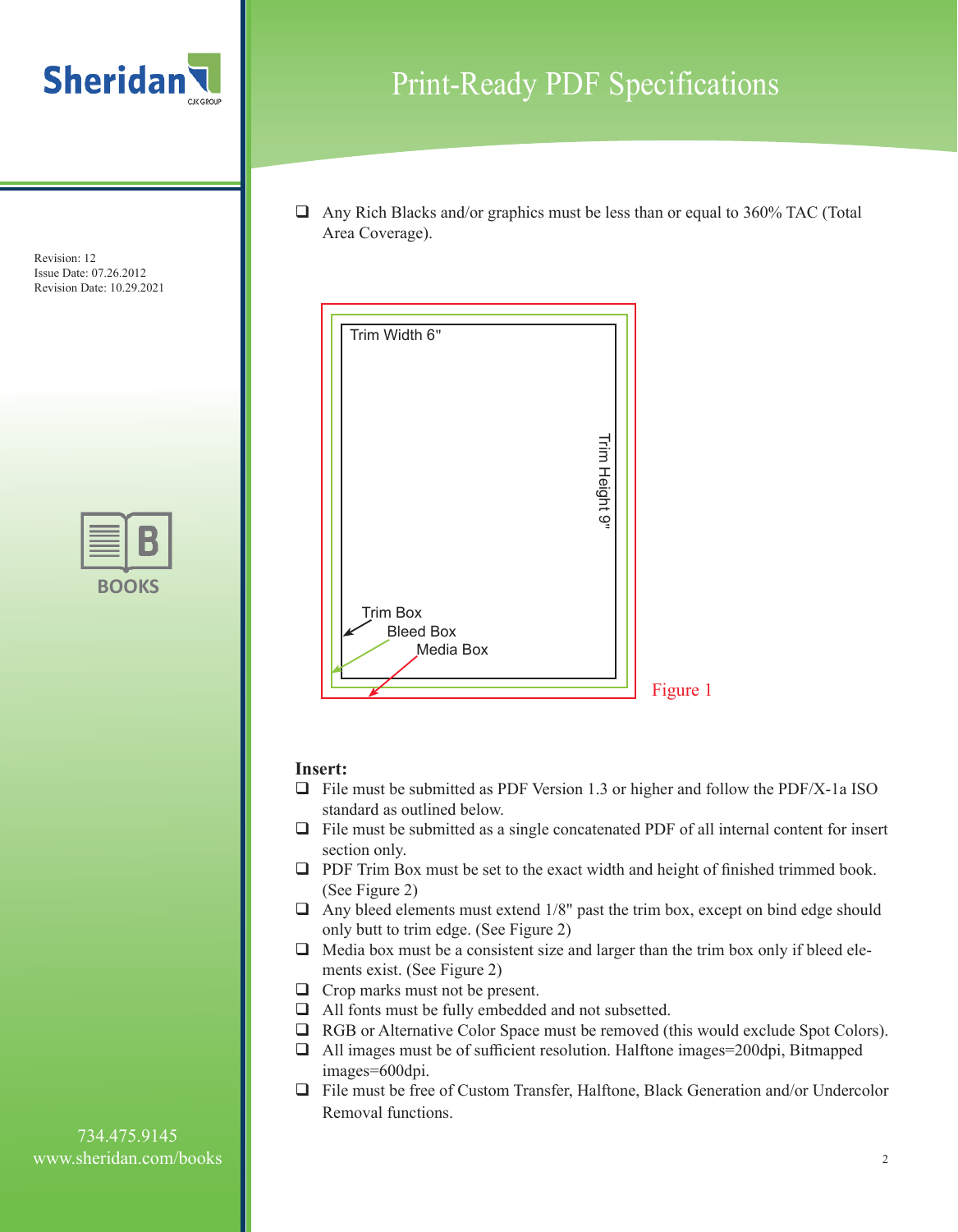



# Print-Ready PDF Specifications

- $\Box$  File must be free of any OPI tags.
- $\Box$  Color Space must be defined accurately as intended to print (Pantone/Spot, CMYK) or Grayscale). Pantone/Spot Color must be chosen accurately from the desktop publishing software's Pantone Color Libraries.
- $\Box$  Any Rich Blacks and/or graphics must be less than or equal to 360% TAC (Total Area Coverage).



#### **Soft Cover:**

- $\Box$  File must be submitted as PDF Version 1.3 or higher and follow the PDF/X-1a ISO standard as outlined below.
- $\Box$  File must be created in a spread format with adequate spine bulk assigned. Contact your CSR for a specifically measured layout to setup a soft cover file. (See Figure 3)
- $\Box$  Inside Soft Cover: Must follow the above rules showing on second page of the Print-Ready PDF file. Even if one or more covers are blank, the cover must be supplied complete with two individual spreads. (See Figure 4)
- $\Box$  File spreads must be setup in Landscape. (See Figure 3 and 4)
- $\Box$  PDF Trim Box must be to the same height trim measurements as the text pages. The trim width will be two times the same width measurements as the text pages plus the spine width required based on bulk of paper chosen to print on. (See Figure 3 and 4)
- $\Box$  Any bleed elements must extend 1/8" past the trim box. (See Figure 3 and 4)
- $\Box$  Media box must be set at least 1/4" larger than the trim box. (See Figure 3 and 4)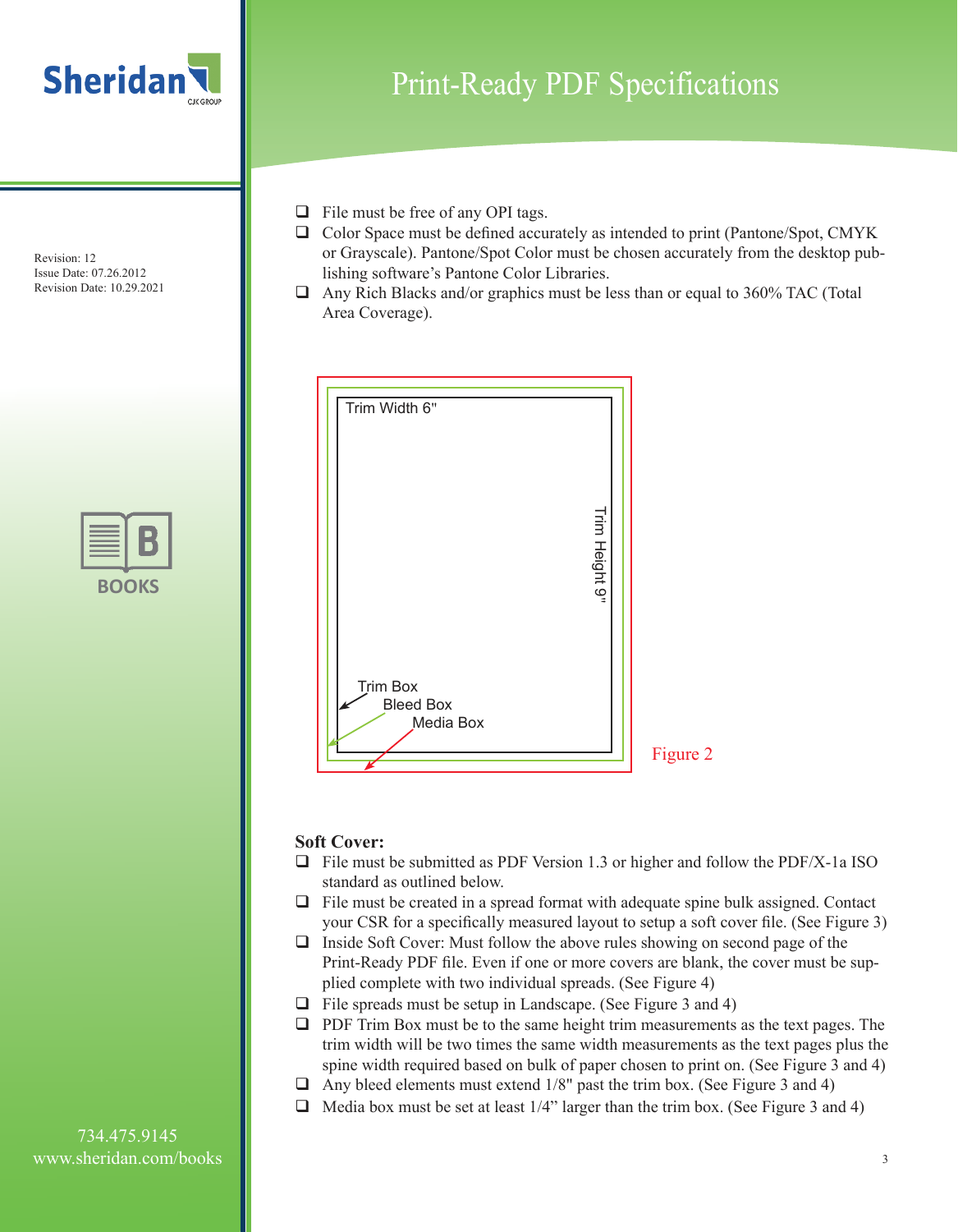



Print-Ready PDF Specifications

- $\Box$  All fonts must be fully embedded and not subsetted.
- $\Box$  RGB or Alternative Color Space must be removed (this would exclude Spot Colors).
- $\Box$  All images must be of sufficient resolution. Halftone images = 200dpi, Bitmapped  $images = 600$ dpi.
- $\Box$  File must be free of Custom Transfer, Halftone, Black Generation and/or Undercolor Removal functions.
- $\Box$  File must be free of any OPI tags.
- □ Color Space must be defined accurately as intended to print (Pantone/Spot, CMYK or Grayscale). Pantone/Spot Color must be chosen accurately from the desktop publishing software's Pantone Color Libraries.
- $\Box$  Any Rich Blacks and/or graphics must be less than or equal to 360% TAC (Total Area Coverage).
- **Q** Sheridan's In House Spot Coating: Film Lam Gloss with Spot Matte - file needs to be set up as, Matte to  $= 100\%$ Black, Gloss to  $=$  White.

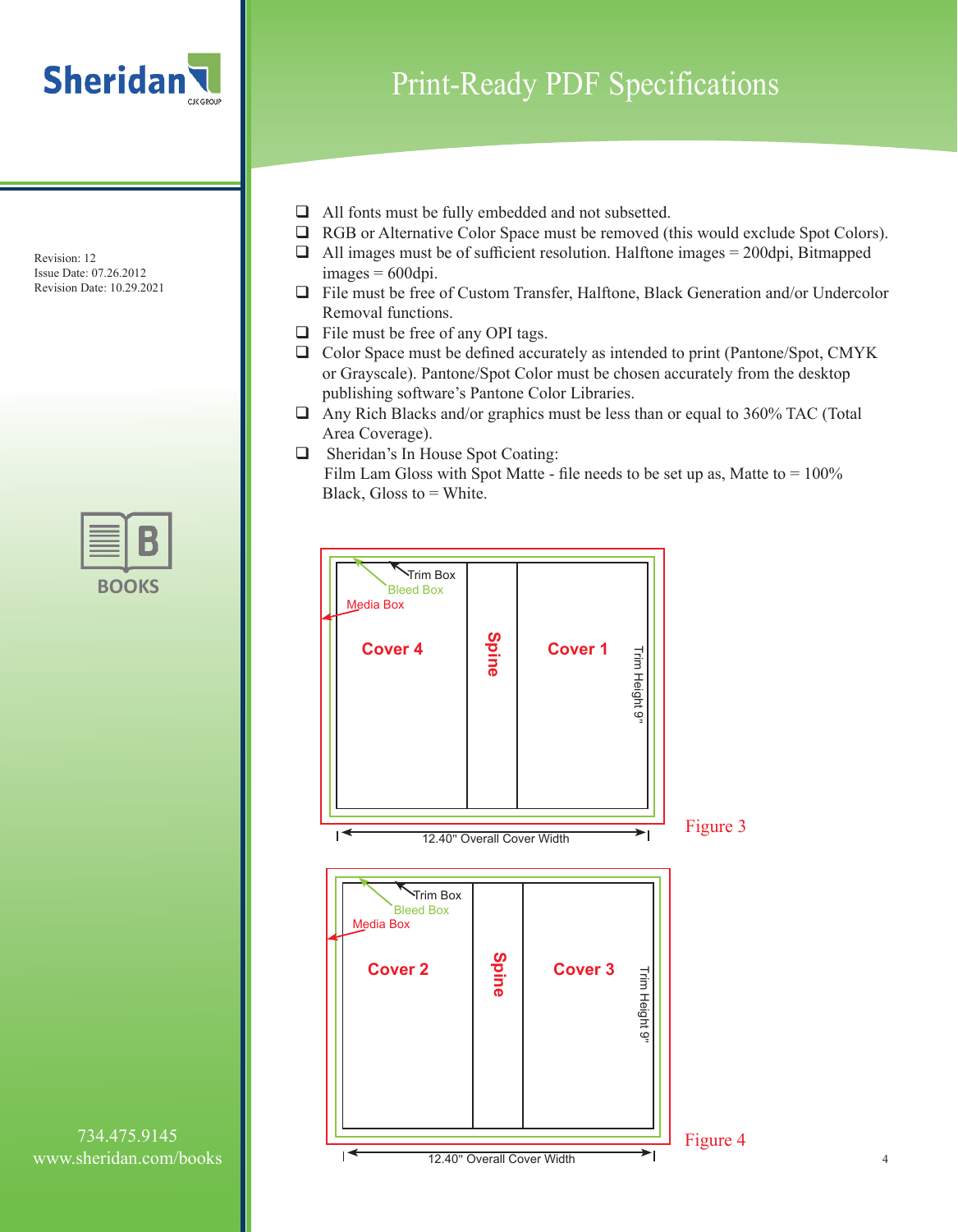

# Print-Ready PDF Specifications

### **Printed Case:**

- $\Box$  File must be submitted as PDF Version 1.3 or higher and follow the PDF/X-1a ISO standard as outlined below.
- $\Box$  File must be created in a spread format. Contact your CSR for a specifically measured layout to setup a printed case file. (See Figure 5)
- $\Box$  PDF Trim Box height must be 1/4" larger than text trim page height with including allowances for board wraps. The trim width will include allowances for board wraps, hinges and spine backspace. Contact your CSR for a specifically measured layout. (See Figure 5)
- $\Box$  File spreads must be setup in Landscape. (See Figure 5)
- $\Box$  Media box must be set at least 1/4" larger than the trim box. (See Figure 5)
- $\Box$  All fonts must be fully embedded and not subsetted.
- $\Box$  RGB or Alternative Color Space must be removed (this would exclude Spot Colors).
- $\Box$  All images must be of sufficient resolution. Halftone images=200dpi, Bitmapped images=600dpi.
- $\Box$  File must be free of Custom Transfer, Halftone, Black Generation and/or Undercolor Removal functions.
- $\Box$  File must be free of any OPI tags.
- $\Box$  Color Space must be defined accurately as intended to print (Pantone/Spot, CMYK) or Grayscale). Pantone/Spot Color must be chosen accurately from the desktop publishing software's Pantone Color Libraries.
- $\Box$  Any Rich Blacks and/or graphics must be less than or equal to 360% TAC (Total Area Coverage).
- $\Box$  Sheridan's In House Spot Coating: Film Lam Gloss with Spot Matte - file needs to be set up as, Matte to  $= 100\%$ Black, Gloss to  $=$  White.

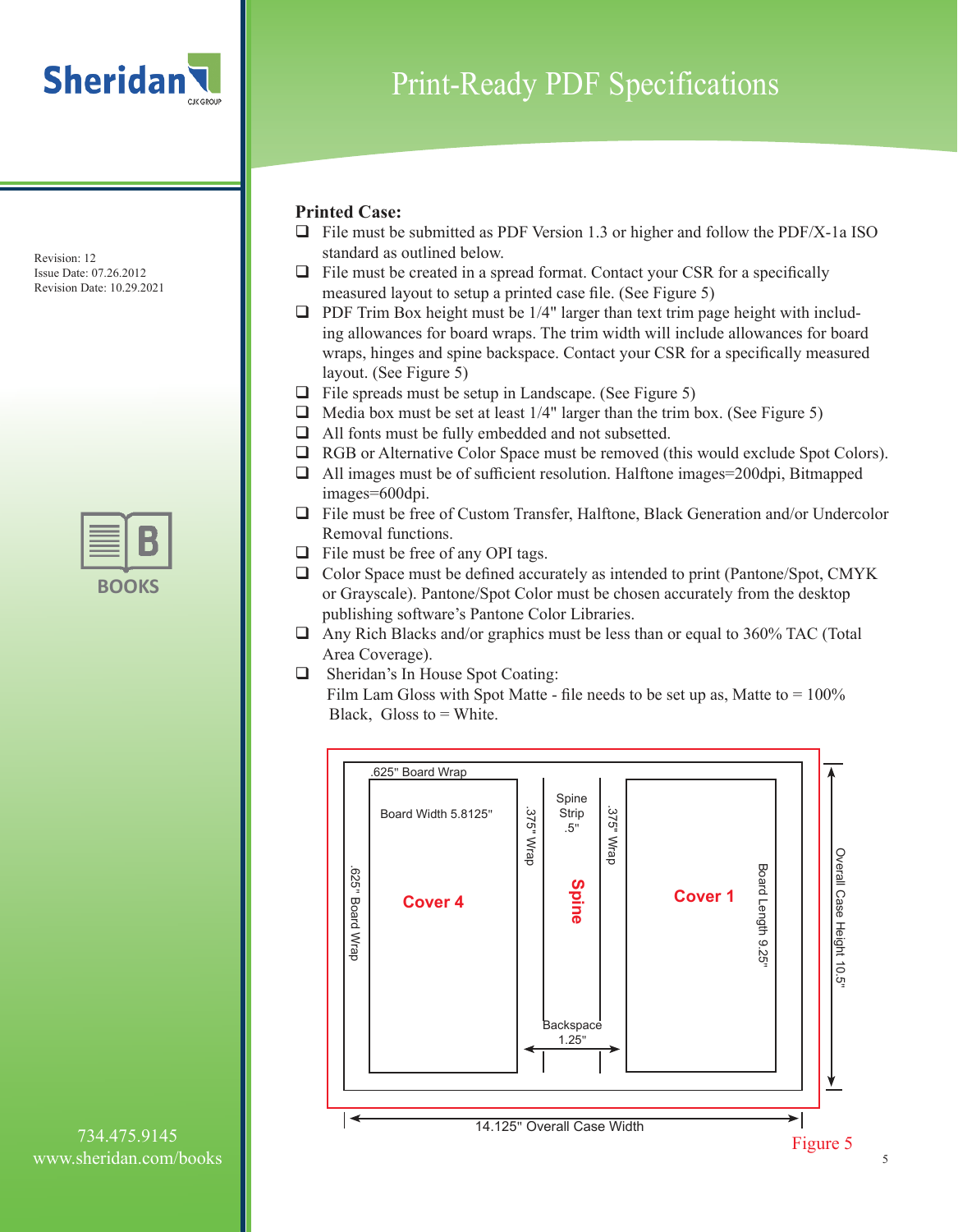

#### **Dust Jacket:**

- $\Box$  File must be submitted as PDF Version 1.3 or higher and follow the PDF/X-1a ISO standard as outlined below.
- $\Box$  File must be created in a spread format with adequate spine bulk assigned. Contact your CSR for a specifically measured layout to setup a dust jacket file. (See Figure 6)
- $\Box$  File spreads must be setup in Landscape. (See Figure 6)
- $\Box$  PDF Trim Box height must be 1/4" larger than text trim page height. The trim width will include board wraps, flap widths and spine wrap. Contact your CSR for a specifically measured layout. (See Figure 6)
- $\Box$  Any bleed elements must extend 1/8" past the trim box. (See Figure 6)
- $\Box$  Media box must be set at least 1/4" larger than the trim box. (See Figure 6)
- $\Box$  All fonts must be fully embedded and not subsetted.
- $\Box$  RGB or Alternative Color Space must be removed (this would exclude Spot Colors).
- $\Box$  All images must be of sufficient resolution. Halftone images=200dpi, Bitmapped images=600dpi.
- $\Box$  File must be free of Custom Transfer, Halftone, Black Generation and/or Undercolor Removal functions.
- $\Box$  File must be free of any OPI tags.
- $\Box$  Color Space must be defined accurately as intended to print (Pantone/Spot, CMYK) or Grayscale). Pantone/Spot Color must be chosen accurately from the desktop publishing software's Pantone Color Libraries.
- $\Box$  Any Rich Blacks and/or graphics must be less than or equal to 360% TAC (Total Area Coverage).
- $\Box$  Sheridan's In House Spot Coating: Film Lam Gloss with Spot Matte - file needs to be set up as, Matte to  $= 100\%$ Black, Gloss to  $=$  White.

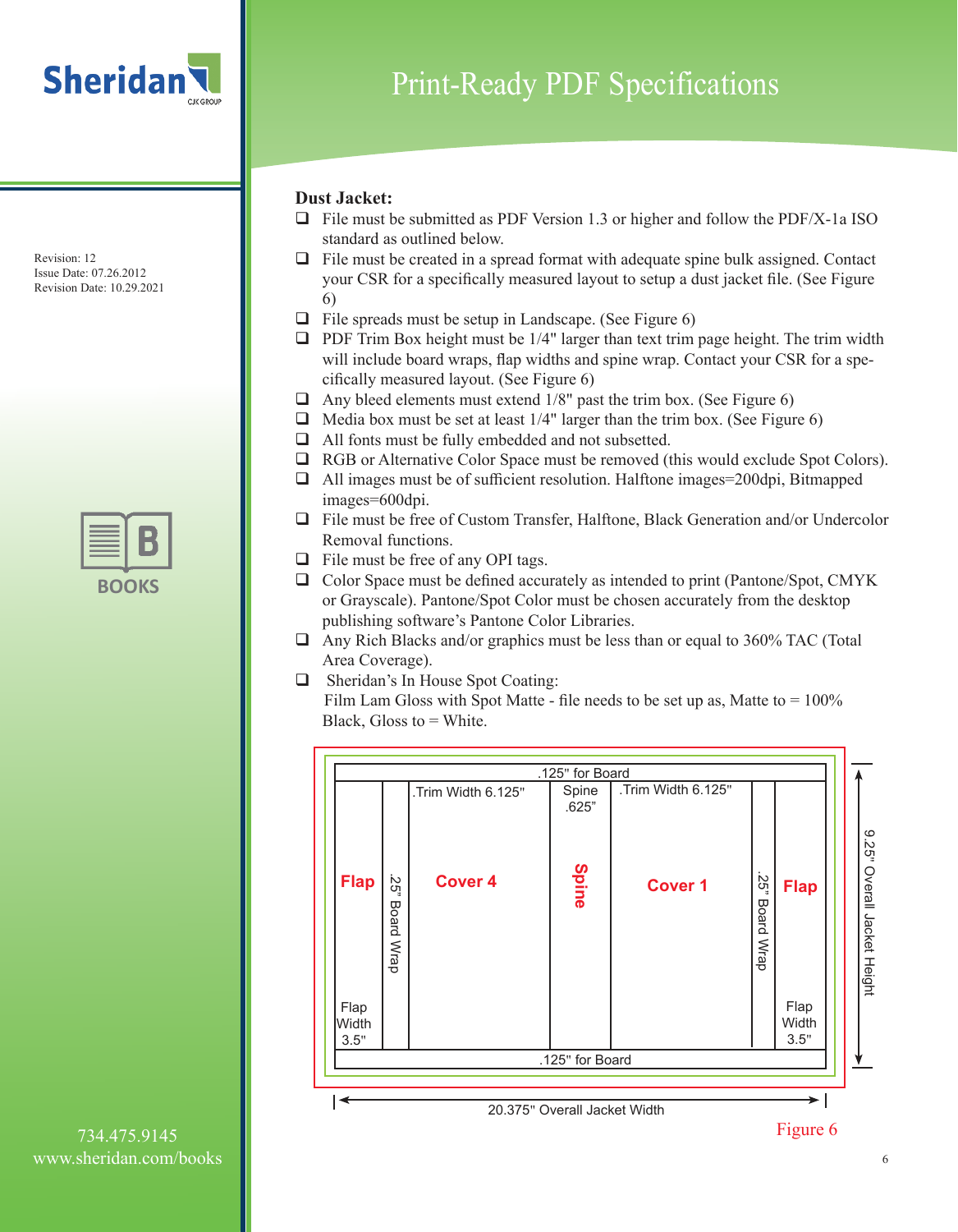



Print-Ready PDF Specifications

#### **Basic specifications for Stamping Dies:**

- $\Box$  File must be submitted as PDF Version 1.3 or higher and follow the PDF/X-1a ISO.
- $\Box$  Create file in a format with adequate Spine bulk and Cover positioning. Contact your CSR for a specifically measured layout to setup a Stamping Die.
- $\Box$  File spreads must be setup in Landscape. (See Figure 7)
- $\Box$  Type, logos and rule lines may butt the edge of the spine strip width, rules lines extended past the spine strip width will not stamp in the hinge of the case. Cover 1 and 4 rule lines must stop 1/16" from the board edge on the spine side. Spine, Cover 1 and 4 the type, logos and rules should be at least 1/8" from Top and Bottom of spine strip or edge of the boards. (See Figure 7)
- $\Box$  Avoid thin font styles like serif type fonts and tight spaces between rule lines, they could cause quality issues during foil stamping. Must be 100% Black. If multiple foil colors are to stamp, for identification you can use 100% of a different color for each foil color.
- $\Box$  All fonts must be fully embedded and not subsetted.
- $\Box$  All image or logos must be of sufficient resolution as Bitmapped images=600dpi.
- $\Box$  File must be free of any OPI tags.





734.475.9145 www.sheridan.com/books

7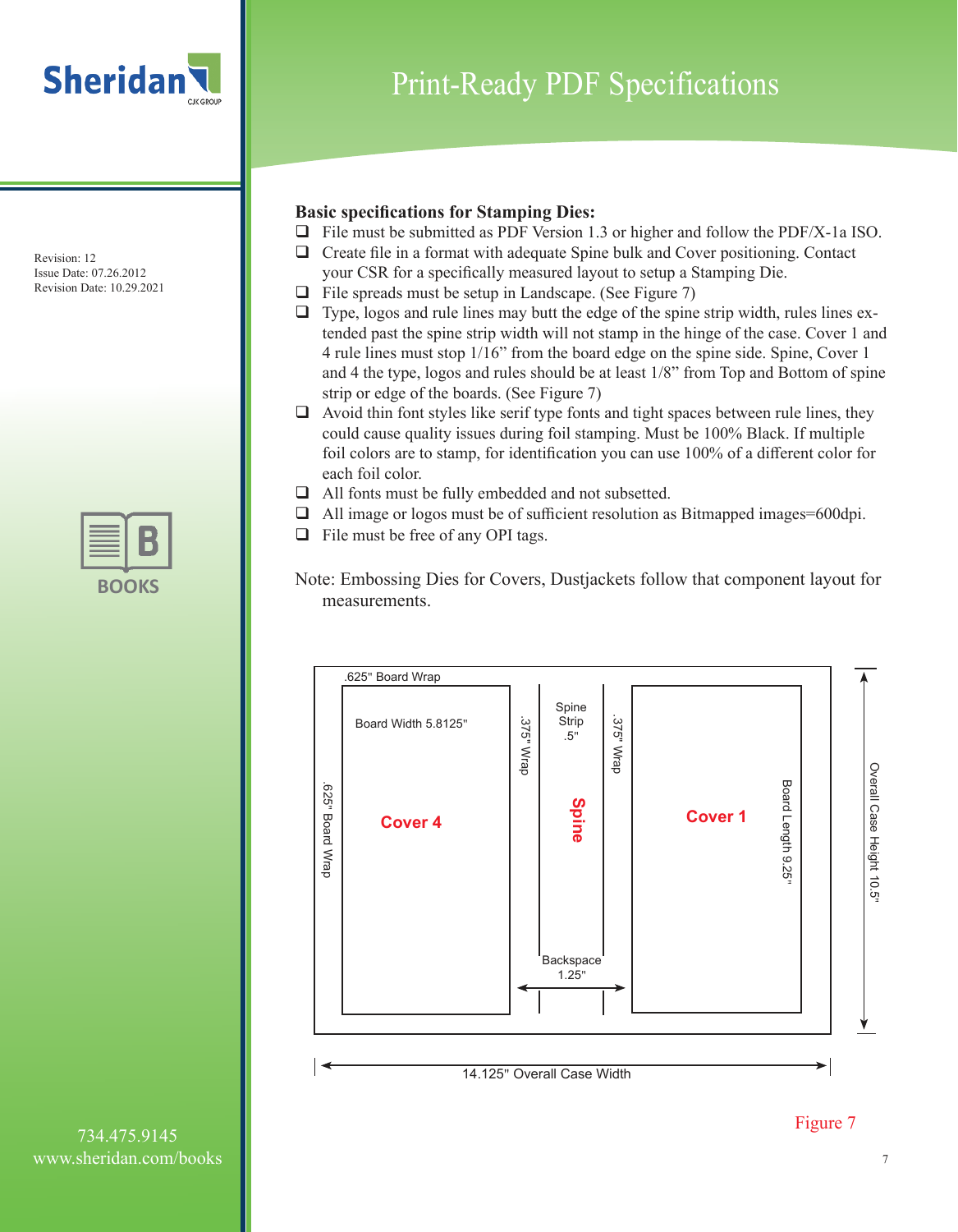

# Print-Ready PDF Specifications

#### **Endsheets:**

- $\Box$  File must be submitted as PDF Version 1.3 or higher and follow the PDF/X-1a ISO standard as outlined below.
- $\Box$  File must be created in a spread format.
- $\Box$  Endsheets: If one endsheet of the spread does not print the file must still be submitted as a spread. The endsheet not printing will be blank. Endsheets 1 and 8 never print as these will be the sides glued to the inside of the cases. (See Figure 9)
- $\Box$  File spreads must be setup in Landscape. (See Figure 8)
- $\Box$  PDF Trim Box must be to the same height trim measurements as the text pages. The trim width will be two times the width of the text trim measurements. (See Figure 8)
- $\Box$  Any bleed elements must extend 1/8" past the trim box. (See Figure 8)
- $\Box$  Media box must be set at least 1/4" larger than the trim box. (See Figure 8)
- $\Box$  All fonts must be fully embedded and not subsetted.
- $\Box$  RGB or Alternative Color Space must be removed (this would exclude Spot Colors).
- $\Box$  All images must be of sufficient resolution. Halftone images=200dpi, Bitmapped images=600dpi.
- $\Box$  File must be free of Custom Transfer, Halftone, Black Generation and/or Undercolor Removal functions.
- $\Box$  File must be free of any OPI tags.
- $\Box$  Color Space must be defined accurately as intended to print (Pantone/Spot, CMYK) or Grayscale). Pantone/Spot Color must be chosen accurately from the desktop publishing software's Pantone Color Libraries.
- $\Box$  Any Rich Blacks and/or graphics must be less than or equal to 360% TAC (Total Area Coverage).